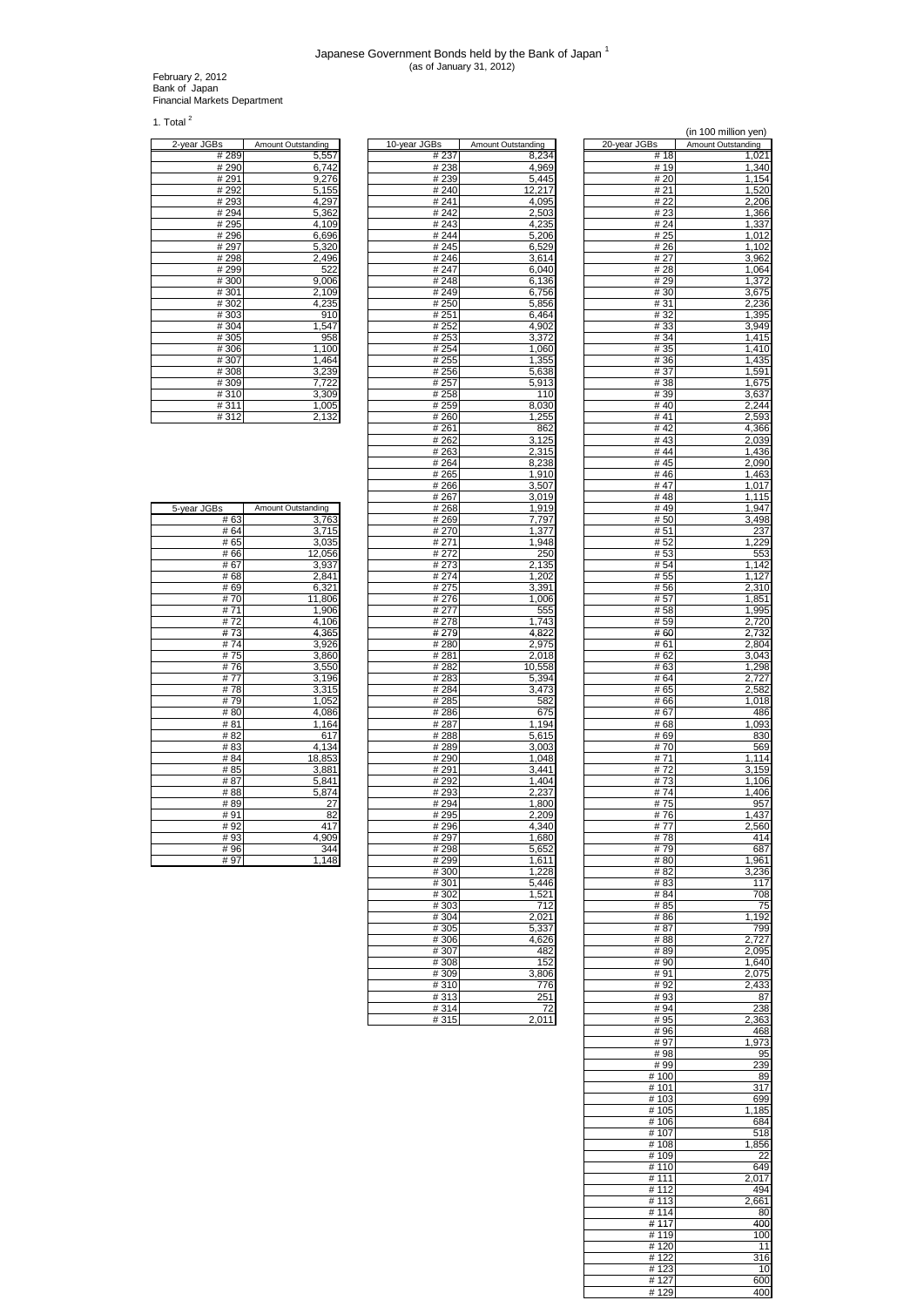| 30-year JGBs        | Amount Outstanding |
|---------------------|--------------------|
| #2                  | 53                 |
| #3                  | 256                |
| #4                  | 589                |
| # 5                 | 201                |
| #6                  | 1                  |
| $\overline{7}$<br># | 24<br>4            |
| # 8                 | 38                 |
| # 9                 | 1                  |
| #10                 | 645                |
| 11<br>#             | $\overline{74}$    |
| 12<br>#             | 31                 |
| 13<br>#             | 4                  |
| 14<br>#             | 56                 |
| 15<br>#             | 259                |
| 16<br>#             | 666                |
| 17<br>#             | 395                |
| #18                 | 75                 |
| -19<br>#            |                    |
| # 20                | 611                |
| # 21                | $\overline{1}$     |
| # 22                | 143                |
| #23                 | 87                 |
| 24<br>#             | 37                 |
| 25<br>#             | 298                |
| 26<br>#             | 41                 |
| # 27                | 555                |
| 28<br>#             | 81                 |
| #29                 | 335                |
| #31                 | $\overline{c}$     |
| # 32                | 464                |

| 30-year JGBs | Amount Outstanding | Floating-rate JGBs | Amount Outstanding | <b>Inflation-Indexed Bonds</b> | Amount Outstanding |
|--------------|--------------------|--------------------|--------------------|--------------------------------|--------------------|
| #2           | 53                 | # 8                | 66                 | #1                             | З                  |
| #3           | 256                | # 9                | 649                | #2                             | 90                 |
| # $4$        | 589                | #10                | 564                | #3                             | 435                |
| #5           | 201                | #11                | 568                | # $4$                          | 567                |
| #6           |                    | #12                | 188                | #5                             | 244                |
| #7           | 244                | #13                | 897                | #6                             | 699                |
| #8           | 38                 | #14                | 100                | #7                             | 341                |
| #9           | 1                  | #15                | 618                | #8                             | 1,205              |
| #10          | 645                | #16                | 902                | #9                             | 578                |
| #11          | 74                 | #17                | 254                | #10                            | 949                |
| #12          | 31                 | #18                | 223                | # 11                           | 389                |
| #13          | 4                  | #19                | 309                | #12                            | 1,131              |
| #14          | 56                 | #20                | 458                | #13                            | 228                |
| #15          | 259                | #21                | 1,175              | #14                            | 1,672              |
| #16          | 666                | #22                | 1,074              | #15                            | 339                |
| #17          | 395                | #23                | 568                | #16                            | 888                |
| #18          | 75                 | #24                | 555                |                                |                    |
| #19          | 1                  | #25                | 486                |                                |                    |
| #20          | 611                | #26                | 320                |                                |                    |
| #21          | 1                  | #27                | 228                |                                |                    |
| #22          | 143                | #28                | 241                |                                |                    |
| #23          | 87                 | #29                | 353                |                                |                    |
| # 24         | 370                | #30                | 309                |                                |                    |
| #25          | 298                | #31                | 164                |                                |                    |
| #26          | 410                | #32                | 351                |                                |                    |
| #27          | 555                | #33                | 474                |                                |                    |
| #28          | 81                 | # 34               | 309                |                                |                    |
| #29          | 335                | #35                | 152                |                                |                    |
| #31          | 20                 | # 36               | 386                |                                |                    |
| #32          | 464                | #37                | 1,122              |                                |                    |
|              |                    | #38                | 906                |                                |                    |
|              |                    | #39                | 785                |                                |                    |
|              |                    | #40                | 357                |                                |                    |
|              |                    | #41                | 641                |                                |                    |
|              |                    | #42                | 721                |                                |                    |
|              |                    | #43                | 1,360              |                                |                    |
|              |                    | #44                | 718                |                                |                    |
|              |                    | #45                | 737                |                                |                    |
|              |                    | #46                | 398                |                                |                    |
|              |                    | #47                | 542                |                                |                    |
|              |                    | #48                | 442                |                                |                    |

| Inflation-Indexed Bonds | Amount Outstanding |
|-------------------------|--------------------|
| #<br>1                  |                    |
| $\overline{2}$<br>#     | 90                 |
| #3                      | 435                |
| #<br>$\overline{4}$     | 567                |
| # 5                     | 244                |
| #<br>6                  | 699                |
| #<br>7                  | 341                |
| #<br>8                  | 1,205              |
| # 9                     | 578                |
| # 10                    | 949                |
| #<br>11                 | 389                |
| #<br>12                 | 1,131              |
| #<br>13                 | 228                |
| #<br>14                 | 1,672              |
| 15<br>#                 | 339                |
| 16<br>#                 | 888                |

2. Asset Purchase Program<sup>3</sup>

| 2-year JGBs | Amount Outstanding |
|-------------|--------------------|
| #296        | 73                 |
| # 297       | 1,532              |
| #298        | 1,646              |
| # 299       | 472                |
| #300        | 1,034              |
| #301        | 1,500              |
| #302        | 1,714              |
| #303        | 176                |
| #304        | 521                |
| #305        | 765                |
| #306        | 1,100              |
| #307        | 1,394              |
| #308        | 1,501              |
| #309        | 7,722              |
| #310        | 3,153              |
| #311        | 1,005              |
| #312        | 2,132              |

| Amount Outstanding | 10-year JGBs | Amount Outstanding | 5-year JGBs | Amount Outstanding | 2-year JGBs |
|--------------------|--------------|--------------------|-------------|--------------------|-------------|
|                    | # 244        | 20                 | # 68        |                    | #296        |
|                    | #245         | 428                | # 69        | .532               | # 297       |
|                    | # 247        | 1,031              | #70         | ,646               | #298        |
|                    | #248         | 24                 | #7          | 472                | #299        |
|                    | # 250        |                    | #72         | .034               | #300        |
|                    | #251         | 0.098              | #73         | .,500              | #301        |
|                    | # 253        | 151                | #76         | 714                | #302        |
|                    | # 254        | 89                 | #78         | 76                 | #303        |
|                    | # 256        | 246                | # 79        | 521                | #304        |

|--|

| iS.   | Amount Outstanding | 5-year JGBs     | Amount Outstanding | 10-year JGBs | Amount Outstanding |
|-------|--------------------|-----------------|--------------------|--------------|--------------------|
| # 296 | 73                 | # 68            | 20                 | #244         | 95                 |
| # 297 | ,532               | # 69            | 428                | #245         | 705                |
| # 298 | .646               | #70             | .031               | # 247        | 38                 |
| #299  | 472                | #7 <sup>.</sup> | 24                 | #248         |                    |
| #300  | ,034               | #72             |                    | # 250        |                    |
| #301  | ,500               | #73             | 800,1              | #251         | 644                |
| #302  | 1,714              | #76             | 151                | # 253        | 29                 |
| #303  | 176                | #78             | 89                 | # 254        | 60                 |
| #304  | 521                | #79             | 246                | #256         | 459                |
| #305  | 765                |                 |                    | # 257        | 2,470              |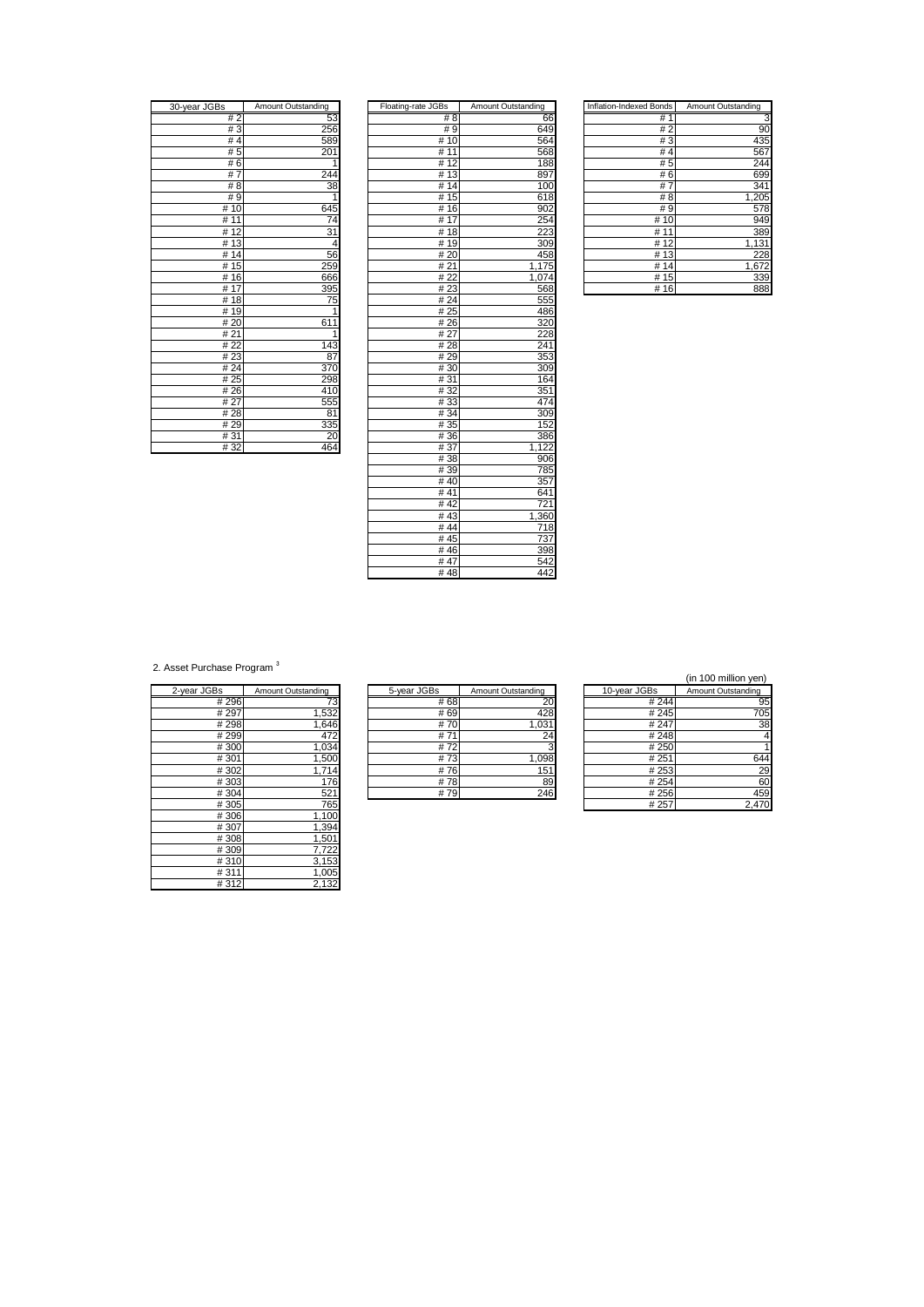<sup>3.</sup> Excluding the Asset Purchase Program <sup>4</sup>

| 2-year JGBs | Amount Outstanding |
|-------------|--------------------|
| #289        | 5,557              |
| #290        | 6,742              |
| #291        | 9,276              |
| #292        | 5,155              |
| #293        | 4,297              |
| #294        | 5,362              |
| #295        | 4,109              |
| #296        | 6,623              |
| # 297       | 3,788              |
| #298        | 850                |
| #299        | 50                 |
| #300        | 7,972              |
| #301        | 609                |
| #302        | 2,521              |
| #303        | 734                |
| #304        | 1,026              |
| #305        | 193                |
| #307        | 70                 |
| #308        | 1,738              |
| #310        | 156                |

| 2-year JGBs | Amount Outstanding | 10-year JGBs | Amount Outstanding | 20-year JGBs | Amount Outstanding |
|-------------|--------------------|--------------|--------------------|--------------|--------------------|
| # 289       | 5,557              | # 237        | 8,234              | # 18         | 1,021              |
| # 290       | 6,742              | #238         | 4,969              | #19          | 1,340              |
| #291        | 9,276              | #239         | 5,445              | # 20         |                    |
| # 292       | 5,155              | #240         | 12,217             | # 21         | 1,154              |
|             |                    |              |                    | #22          | 1,520              |
| #293        | 4,297              | #241         | 4,095              |              | 2,206              |
| #294        | 5,362              | #242         | 2,503              | #23          | 1,366              |
| #295        | 4,109              | #243         | 4,235              | # 24         | 1,337              |
| #296        | 6,623              | #244         | 5,111              | # 25         | 1,012              |
| # 297       | 3,788              | #245         | 5,824              | # 26         | 1,102              |
| #298        | 850                | #246         | 3,614              | # 27         | 3,962              |
| #299        | 50                 | # 247        | 6,002              | #28          | 1,064              |
| #300        | 7,972              | #248         | 6,132              | #29          | 1,372              |
| #301        | 609                | #249         | 6,756              | # 30         | 3,675              |
| #302        | 2,521              | #250         | 5,855              | #31          | 2,236              |
| #303        | 734                | #251         | 5,820              | #32          | 1,395              |
| #304        | 1,026              | #252         | 4,902              | #33          | 3,949              |
| #305        | 193                |              |                    | # 34         |                    |
|             |                    | #253         | 3,343              |              | 1,415              |
| #307        | 70                 | # 254        | 1,000              | # 35         | 1,410              |
| #308        | 738                | # 255        | 1,355              | #36          | 1,435              |
| #310        | 156                | # 256        | 5,179              | # 37         | 1,591              |
|             |                    | # 257        | 3,443              | #38          | 1,675              |
|             |                    | #258         | 110                | # 39         | 3,637              |
|             |                    | #259         | 8,030              | #40          | 2,244              |
|             |                    | #260         | 1,255              | #41          | 2,593              |
|             |                    | #261         | 862                | #42          | 4,366              |
|             |                    | # 262        | 3,125              | #43          | 2,039              |
|             |                    | #263         | 2,315              | #44          | 1,436              |
| 5-year JGBs | Amount Outstanding | # 264        | 8,238              | # 45         | 2,090              |
|             |                    |              |                    | #46          |                    |
| #63         | 3,763              | # 265        | 1,910              |              | 1,463              |
| #64         | 3,715              | # 266        | 3,507              | #47          | 1,017              |
| #65         | 3,035              | # 267        | 3,019              | #48          | 1,115              |
| #66         | 12,056             | #268         | 1.919              | #49          | 1,947              |
| #67         | 3,937              | #269         | 7,797              | #50          | 3,498              |
| #68         | 2,821              | # 270        | 1,377              | # 51         | 237                |
| #69         | 5,893              | # 271        | 1,948              | # 52         | 1,229              |
| #70         | 10,775             | # 272        | 250                | # 53         | 553                |
| #71         | 1,882              | #273         | 2,135              | #54          | 1,142              |
| #72         | 4,103              | # 274        | 1,202              | # 55         | 1,127              |
| #73         | 3,267              | #275         | 3,391              | #56          | 2,310              |
| #74         | 3,926              | #276         | 1,006              | #57          | 1,851              |
| #75         | 3,860              | # 277        | 555                | #58          | 1,995              |
| #76         | 3,399              | #278         | 1,743              | # 59         | 2,720              |
|             |                    |              |                    |              |                    |
| #77         | 3,196              | # 279        | 4,822              | #60          | 2,732              |
| #78         | 3,226              | #280         | 2,975              | # 61         | 2,804              |
| #79         | 806                | # 281        | 2,018              | # 62         | 3,043              |
| #80         | 4,086              | # 282        | 10,558             | # 63         | 1,298              |
| #81         | 1,164              | # 283        | 5,394              | # 64         | 2,727              |
| #82         | 617                | #284         | 3,473              | # 65         | 2,582              |
| #83         | 4,134              | #285         | 582                | #66          | 1,018              |
| #84         | 18,853             | #286         | 675                | #67          | 486                |
| #85         | 3,881              | #287         | 1,194              | # 68         | 1,093              |
| #87         | 5,841              | #288         | 5,615              | #69          | 830                |
| #88         | 5,874              | #289         | 3,003              | #70          | 569                |
| #89         | 27                 | # 290        | 1,048              | #71          | 1,114              |
| #91         | 82                 | #291         | 3,441              | #72          | 3,159              |
|             | 417                |              | 1,404              |              |                    |
| #92         |                    | #292         |                    | #73          | 1,106              |
| #93         | 4,909              | #293         | 2,237              | #74          | 1,406              |
| #96         | 344                | #294         | 1,800              | #75          | 957                |
| #97         | 1,148              | #295         | 2,209              | #76          | 1,437              |
|             |                    | #296         | 4,340              | #77          | 2,560              |
|             |                    | # 297        | 1,680              | #78          | 414                |
|             |                    | #298         | 5,652              | #79          | 687                |
|             |                    | #299         | 1,611              | #80          | 1,961              |
|             |                    | #300         | 1,228              | # 82         | 3,236              |
|             |                    | #301         | 5,446              | #83          | 117                |
|             |                    | #302         | 1,521              | # 84         | 708                |
|             |                    | #303         | 712                | # 85         | 75                 |
|             |                    |              |                    |              |                    |
|             |                    | #304         | 2,021              | #86          | 1,192              |
|             |                    | #305         | 5,337              | #87          | 799                |
|             |                    | #306         | 4,626              | #88          | 2,727              |
|             |                    | #307         | 482                | #89          | 2,095              |
|             |                    | #308         | 152                | #90          | 1,640              |
|             |                    | #309         | 3,806              | #91          | 2,075              |
|             |                    | #310         | 776                | #92          | 2,433              |
|             |                    | #313         | 251                | #93          | 87                 |
|             |                    | #314         | 72                 | #94          | 238                |
|             |                    | #315         | 2,011              | #95          | 2,363              |
|             |                    |              |                    |              |                    |

| Зs             | Amount Outstanding | 20-year JGBs   | (in 100 million yen)<br>Amount Outstanding |
|----------------|--------------------|----------------|--------------------------------------------|
| # 237          | 8,234              | # 18           | 1,021                                      |
| # 238          | 4,969              | # 19           | 1,340                                      |
| # 239          | 5,445              | # 20           | 1,154                                      |
| # 240<br>#241  | 12,217<br>4,095    | # 21<br># 22   | 1,520<br>2,206                             |
| # 242          | 2,503              | # 23           | 1,366                                      |
| # 243          | 4,235              | # 24           | 1,337                                      |
| #244           | 5,111              | # 25           | 1,012                                      |
| # 245<br>#246  | 5,824<br>3,614     | # 26<br># 27   | 1,102<br>3,962                             |
| # 247          | 6,002              | # 28           | 1,064                                      |
| #248           | 6,132              | #29            | 1,372                                      |
| #249           | 6,756              | #30            | 3,675                                      |
| # 250<br># 251 | 5,855<br>5,820     | #31<br># 32    | 2,236<br>1,395                             |
| # 252          | 4,902              | #33            | 3,949                                      |
| # 253          | 3,343              | #34            | 1,415                                      |
| # 254<br># 255 | 1,000<br>1,355     | # 35<br>#36    | 1,410<br>1,435                             |
| # 256          | 5,179              | # 37           | 1,591                                      |
| # 257          | 3,443              | # 38           | 1,675                                      |
| # 258          | 110                | #39            | 3,637                                      |
| # 259<br># 260 | 8,030<br>1,255     | # 40<br>#41    | 2,244<br>2,593                             |
| # 261          | 862                | #42            | 4,366                                      |
| # 262          | 3,125              | # 43           | 2,039                                      |
| # 263          | 2,315              | #44            | 1,436                                      |
| # 264<br># 265 | 8,238<br>1,910     | # 45<br>#46    | 2,090<br>1,463                             |
| # 266          | 3,507              | #47            | 1,017                                      |
| # 267          | 3,019              | #48            | 1,115                                      |
| # 268<br>#269  | 1,919<br>7,797     | #49<br>#50     | 1,947<br>3,498                             |
| # 270          | 1,377              | # 51           | 237                                        |
| #271           | 1,948              | # 52           | 1,229                                      |
| # 272          | 250                | #53            | 553                                        |
| # 273<br># 274 | 2,135<br>1,202     | # 54<br># 55   | 1,142<br>1,127                             |
| # 275          | 3,391              | #56            | 2,310                                      |
| # 276          | 1,006              | # 57           | 1,851                                      |
| # 277          | 555<br>1,743       | #58            | 1,995                                      |
| # 278<br># 279 | 4,822              | #59<br># 60    | 2,720<br>2,732                             |
| #280           | 2,975              | # 61           | 2,804                                      |
| # 281          | 2,018              | # 62           | 3,043                                      |
| # 282          | 10,558             | # 63<br># 64   | 1,298                                      |
| # 283<br># 284 | 5,394<br>3,473     | # 65           | 2,727<br>2,582                             |
| # 285          | 582                | #66            | 1,018                                      |
| #286           | 675                | #67            | 486                                        |
| # 287<br>#288  | 1,194<br>5,615     | # 68<br># 69   | 1,093<br>830                               |
| # 289          | 3,003              | #70            | 569                                        |
| # 290          | 1,048              | # 71           | 1,114                                      |
| # 291<br># 292 | 3,441<br>1,404     | #72<br># 73    | 3,159<br>1,106                             |
| # 293          | 2,237              | #74            | 1,406                                      |
| #294           | 1,800              | #75            | 957                                        |
| # 295          | 2,209<br>4,340     | #76            | 1,437<br>2,560                             |
| #296<br># 297  | 1,680              | #77<br>#78     | 414                                        |
| #298           | 5,652              | #79            | 687                                        |
| # 299          | 1,611              | #80            | 1,961                                      |
| #300<br>#301   | 1,228<br>5,446     | # 82<br># 83   | 3,236<br>117                               |
| #302           | 1,521              | #84            | 708                                        |
| #303           | 712                | #85            | 75                                         |
| # 304          | 2,021              | #86            | 1,192                                      |
| #305<br>#306   | 5,337<br>4,626     | #87<br>#88     | 799<br>2,727                               |
| #307           | 482                | #89            | 2,095                                      |
| #308           | 152                | # 90           | 1,640                                      |
| # 309<br>#310  | 3,806<br>776       | #91<br>#92     | 2.075<br>2,433                             |
| #313           | 251                | #93            | 87                                         |
| #314           | 72                 | #94            | 238                                        |
| #315           | 2,011              | #95<br>#96     | 2,363<br>468                               |
|                |                    | #97            | 1,973                                      |
|                |                    | #98            | 95                                         |
|                |                    | #99            | 239                                        |
|                |                    | #100<br># 101  | 89<br>317                                  |
|                |                    | # 103          | 699                                        |
|                |                    | # 105          | 1,185                                      |
|                |                    | #106           | 684                                        |
|                |                    | # 107<br>#108  | 518<br>1,856                               |
|                |                    | #109           | 22                                         |
|                |                    | #110           | 649                                        |
|                |                    | # 111<br># 112 | 2,017<br>494                               |
|                |                    | # 113          | 2,661                                      |
|                |                    | # 114          | 80                                         |
|                |                    | #117           | 400                                        |
|                |                    | #119<br>#120   | 100<br>11                                  |
|                |                    | #122           | 316                                        |
|                |                    | #123           | 10                                         |
|                |                    | #127<br>#129   | 600<br>400                                 |
|                |                    |                |                                            |

| 5-year JGBs | Amount Outstanding |
|-------------|--------------------|
| #63         | 3,763              |
| # 64        | 3,715              |
| # 65        | 3,035              |
| #66         | 12,056             |
| # 67        | 3,937              |
| #68         | 2,821              |
| #69         | 5,893              |
| #70         | 10,775             |
| #71         | 1,882              |
| #72         | 4,103              |
| #73         | 3,267              |
| #74         | 3,926              |
| #75         | 3,860              |
| #76         | 3,399              |
| # 77        | 3,196              |
| #78         | 3,226              |
| #79         | 806                |
| #80         | 4,086              |
| #81         | 1,164              |
| # 82        | 617                |
| # 83        | 4,134              |
| #84         | 18,853             |
| # 85        | 3,881              |
| #87         | 5,841              |
| #88         | 5,874              |
| #89         | $\overline{27}$    |
| #91         | 82                 |
| #92         | 417                |
| #93         | 4,909              |
| #96         | 344                |
| # 97        | 148<br>1           |